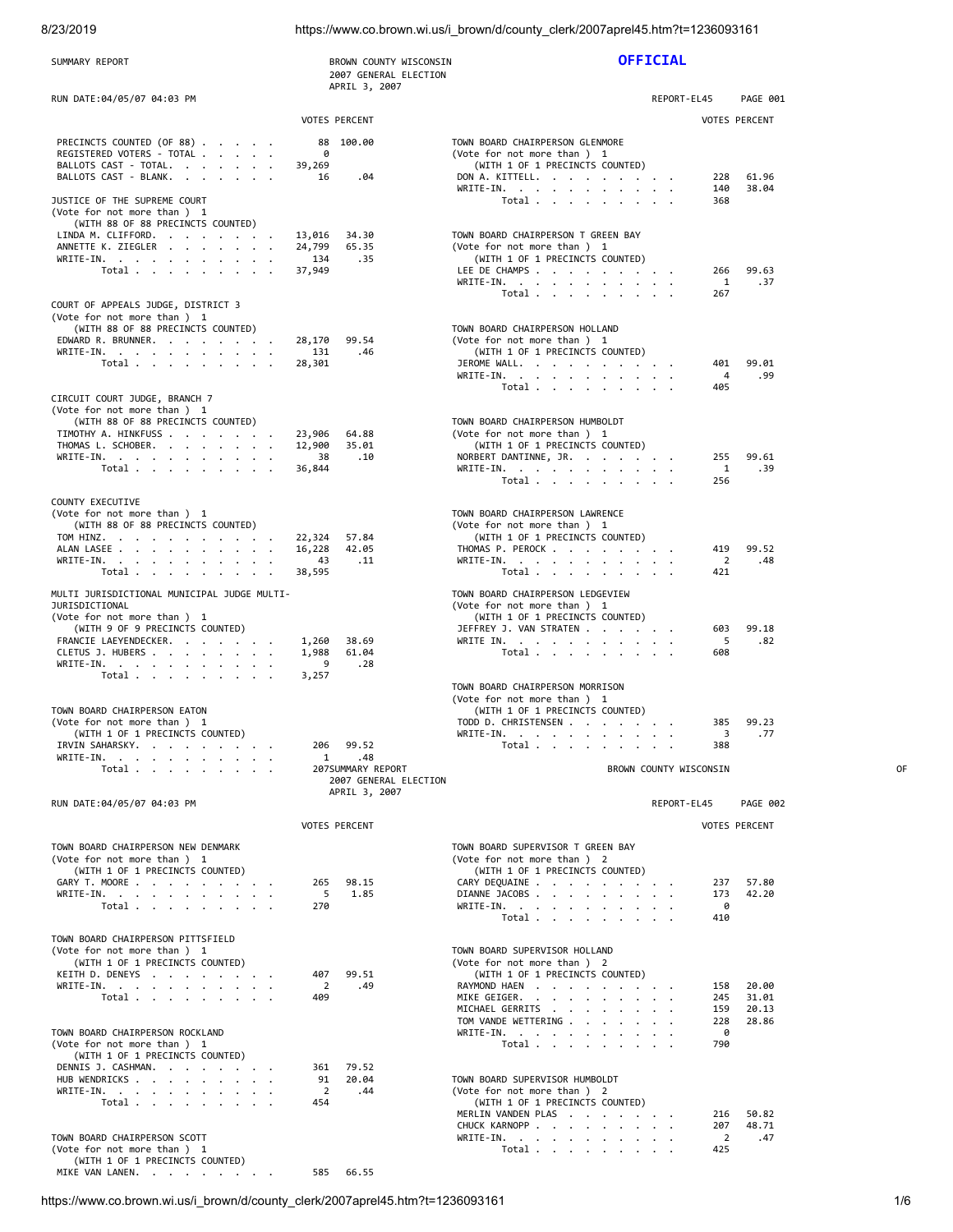| 8/23/2019                                                          |                                            | https://www.co.brown.wi.us/i_brown/d/county_clerk/2007aprel45.htm?t=1236093161 |    |
|--------------------------------------------------------------------|--------------------------------------------|--------------------------------------------------------------------------------|----|
| WILLIAM G. ULLMER.                                                 | 291<br>33.11                               | TOWN BOARD SUPERVISOR LAWRENCE                                                 |    |
| WRITE-IN. $\cdots$                                                 | 3<br>.34                                   | (Vote for not more than ) 2                                                    |    |
| Total                                                              | 879                                        | (WITH 1 OF 1 PRECINCTS COUNTED)<br>JOHN KLASEN.<br>49.09<br>325                |    |
|                                                                    |                                            | KENNETH F. VAN DE HEI.<br>50.76<br>336                                         |    |
| TOWN BOARD CHAIRPERSON T WRIGHTSTOWN                               |                                            | 1<br>WRITE-IN.<br>.15                                                          |    |
| (Vote for not more than ) 1                                        |                                            | Total $\cdots$ $\cdots$ $\cdots$<br>662                                        |    |
| (WITH 1 OF 1 PRECINCTS COUNTED)<br>WILLIAM VERBETEN                | 528<br>98.51                               |                                                                                |    |
| WRITE-IN.                                                          | 8<br>1.49                                  | TOWN BOARD SUPERVISOR LEDGEVIEW                                                |    |
| Total $\cdots$ $\cdots$ $\cdots$                                   | 536                                        | (Vote for not more than ) 2                                                    |    |
|                                                                    |                                            | (WITH 1 OF 1 PRECINCTS COUNTED)<br>TIM BENO.<br>432<br>36.46                   |    |
| TOWN BOARD SUPERVISOR EATON                                        |                                            | 28.10<br>BILL WANGERIN<br>333                                                  |    |
| (Vote for not more than ) 2                                        |                                            | 35.19<br>PHIL DANEN<br>417                                                     |    |
| (WITH 1 OF 1 PRECINCTS COUNTED)                                    |                                            | 3<br>.25<br>WRITE-IN.                                                          |    |
| JAMES OSTERLOH.<br>RONALD A. DE GRAND                              | 50.56<br>182<br>175<br>48.61               | Total<br>1,185                                                                 |    |
| WRITE-IN.                                                          | 3<br>.83                                   |                                                                                |    |
| Total $\cdots$ $\cdots$ $\cdots$                                   | 360                                        | TOWN BOARD SUPERVISOR MORRISON                                                 |    |
|                                                                    |                                            | (Vote for not more than ) 2<br>(WITH 1 OF 1 PRECINCTS COUNTED)                 |    |
| TOWN BOARD SUPERVISOR GLENMORE                                     |                                            | 39.60<br>KEVIN COLLINS<br>295                                                  |    |
| (Vote for not more than ) 2                                        |                                            | BRUCE KRAHN.<br>23.36<br>174                                                   |    |
| (WITH 1 OF 1 PRECINCTS COUNTED)                                    |                                            | RON LEMKE<br>275<br>36.91                                                      |    |
| FRED DOBBERPUHL<br>KRISS SCHMIDT                                   | 194<br>28.16<br>213<br>30.91               | WRITE-IN.<br>$\mathbf{1}$<br>.13<br>Total<br>745                               |    |
| RON NOWAK                                                          | 29.17<br>201                               |                                                                                |    |
| WRITE-IN.                                                          | 81 11.76                                   |                                                                                |    |
| Total $\ldots$ $\ldots$ $\ldots$ $\ldots$                          | 689SUMMARY REPORT<br>2007 GENERAL ELECTION | BROWN COUNTY WISCONSIN                                                         | 0F |
|                                                                    | APRIL 3, 2007                              |                                                                                |    |
| RUN DATE:04/05/07 04:03 PM                                         |                                            | REPORT-EL45<br><b>PAGE 003</b>                                                 |    |
|                                                                    | <b>VOTES PERCENT</b>                       | <b>VOTES PERCENT</b>                                                           |    |
|                                                                    |                                            |                                                                                |    |
| TOWN BOARD SUPERVISOR NEW DENMARK                                  |                                            | TOWN CLERK EATON                                                               |    |
| (Vote for not more than ) 2<br>(WITH 1 OF 1 PRECINCTS COUNTED)     |                                            | (Vote for not more than ) 1<br>(WITH 1 OF 1 PRECINCTS COUNTED)                 |    |
| FRANCIS RABAS                                                      | 216<br>46.45                               | 99.09<br>ANN POTTS<br>218                                                      |    |
| RICHARD BRADLEY                                                    | 247<br>53.12                               | WRITE-IN.<br>2<br>.91                                                          |    |
| WRITE-IN.<br>Total $\cdots$ $\cdots$ $\cdots$                      | 2<br>.43<br>465                            | Total<br>220                                                                   |    |
|                                                                    |                                            |                                                                                |    |
|                                                                    |                                            | TOWN CLERK GLENMORE                                                            |    |
| TOWN BOARD SUPERVISOR ROCKLAND<br>(Vote for not more than ) 2      |                                            | (Vote for not more than ) 1<br>(WITH 1 OF 1 PRECINCTS COUNTED)                 |    |
| (WITH 1 OF 1 PRECINCTS COUNTED)                                    |                                            | LANA J. OSSMANN<br>97.30<br>360                                                |    |
| VICKY L. VAN VONDEREN                                              | 49.44<br>307                               | 2.70<br>WRITE-IN.<br>10                                                        |    |
| ALICE J. DAUL                                                      | 307<br>49.44                               | Total<br>370                                                                   |    |
| WRITE-IN.<br>Total $\ldots$ $\ldots$ $\ldots$ $\ldots$             | 7<br>1.13<br>621                           |                                                                                |    |
|                                                                    |                                            | TOWN CLERK T GREEN BAY                                                         |    |
|                                                                    |                                            | (Vote for not more than ) 1                                                    |    |
| TOWN BOARD SUPERVISOR SCOTT<br>(Vote for not more than ) 2         |                                            | (WITH 1 OF 1 PRECINCTS COUNTED)<br>DEBRA MERCIER<br>281 100.00                 |    |
| (WITH 1 OF 1 PRECINCTS COUNTED)                                    |                                            | WRITE-IN.<br>0                                                                 |    |
| CYRIL VAN LAANEN                                                   | 615 50.16                                  | Total<br>281                                                                   |    |
| KENNETH H. JACOBS.<br>$\cdot$                                      | 609<br>49.67                               |                                                                                |    |
| $WRITE-IN.$<br>$\ddot{\phantom{0}}$<br>Total                       | 2<br>.16<br>1,226                          | TOWN CLERK HOLLAND                                                             |    |
|                                                                    |                                            | (Vote for not more than ) 1                                                    |    |
|                                                                    |                                            | (WITH 1 OF 1 PRECINCTS COUNTED)                                                |    |
| TOWN BOARD SUPERVISOR T WRIGHTSTOWN<br>(Vote for not more than ) 2 |                                            | WILLIAM CLANCY.<br>421 100.00<br>WRITE-IN.<br>0                                |    |
| (WITH 1 OF 1 PRECINCTS COUNTED)                                    |                                            | 421<br>Total                                                                   |    |
| DAWN M. RODER                                                      | 19.31<br>202                               |                                                                                |    |
| DONALD WEGAND<br>GARY PAHL                                         | 300<br>28.68<br>18.26<br>191               | TOWN CLERK HUMBOLDT                                                            |    |
| RONALD DINY.                                                       | 353<br>33.75                               | (Vote for not more than ) 1                                                    |    |
| WRITE-IN.                                                          | 0                                          | (WITH 1 OF 1 PRECINCTS COUNTED)                                                |    |
| Total                                                              | 1,046                                      | 254 100.00<br>JUDY BAIERL.<br>0<br>WRITE-IN.                                   |    |
|                                                                    |                                            | Total<br>254                                                                   |    |
| TOWN BOARD SUPERVISOR NO. 1 PITTSFIELD                             |                                            |                                                                                |    |
| (Vote for not more than ) 1<br>(WITH 1 OF 1 PRECINCTS COUNTED)     |                                            | TOWN CLERK MORRISON                                                            |    |
| TOM HUETTER.                                                       | 265<br>59.55                               | (Vote for not more than) 1                                                     |    |
| JIM PYLE.                                                          | 180<br>40.45                               | (WITH 1 OF 1 PRECINCTS COUNTED)                                                |    |
| WRITE-IN.                                                          | 0                                          | COLLEEN MAGLEY.<br>99.74<br>389                                                |    |
| Total $\cdots$ $\cdots$ $\cdots$                                   | 445                                        | WRITE-IN.<br>1<br>.26<br>Total<br>390                                          |    |
|                                                                    |                                            |                                                                                |    |
| TOWN BOARD SUPERVISOR NO. 2 PITTSFIELD                             |                                            |                                                                                |    |
| (Vote for not more than ) 1<br>(WITH 1 OF 1 PRECINCTS COUNTED)     |                                            | TOWN CLERK NEW DENMARK<br>(Vote for not more than) 1                           |    |
| RAY TAUSCHER                                                       | 398 100.00                                 | (WITH 1 OF 1 PRECINCTS COUNTED)                                                |    |
| WRITE-IN.                                                          | 0                                          | 38.11<br>GLORIA A. KANE.<br>133                                                |    |
| Total                                                              | 398                                        | MICHELLE K. WALLERIUS<br>216<br>61.89                                          |    |
|                                                                    |                                            | WRITE-IN. $\cdots$<br>0<br>Total<br>349 SUMMARY REPORT                         |    |
|                                                                    | 2007 GENERAL ELECTION                      |                                                                                |    |
|                                                                    | APRIL 3, 2007                              |                                                                                |    |
| RUN DATE:04/05/07 04:03 PM                                         |                                            | REPORT-EL45<br>PAGE 004                                                        |    |
|                                                                    | <b>VOTES PERCENT</b>                       | <b>VOTES PERCENT</b>                                                           |    |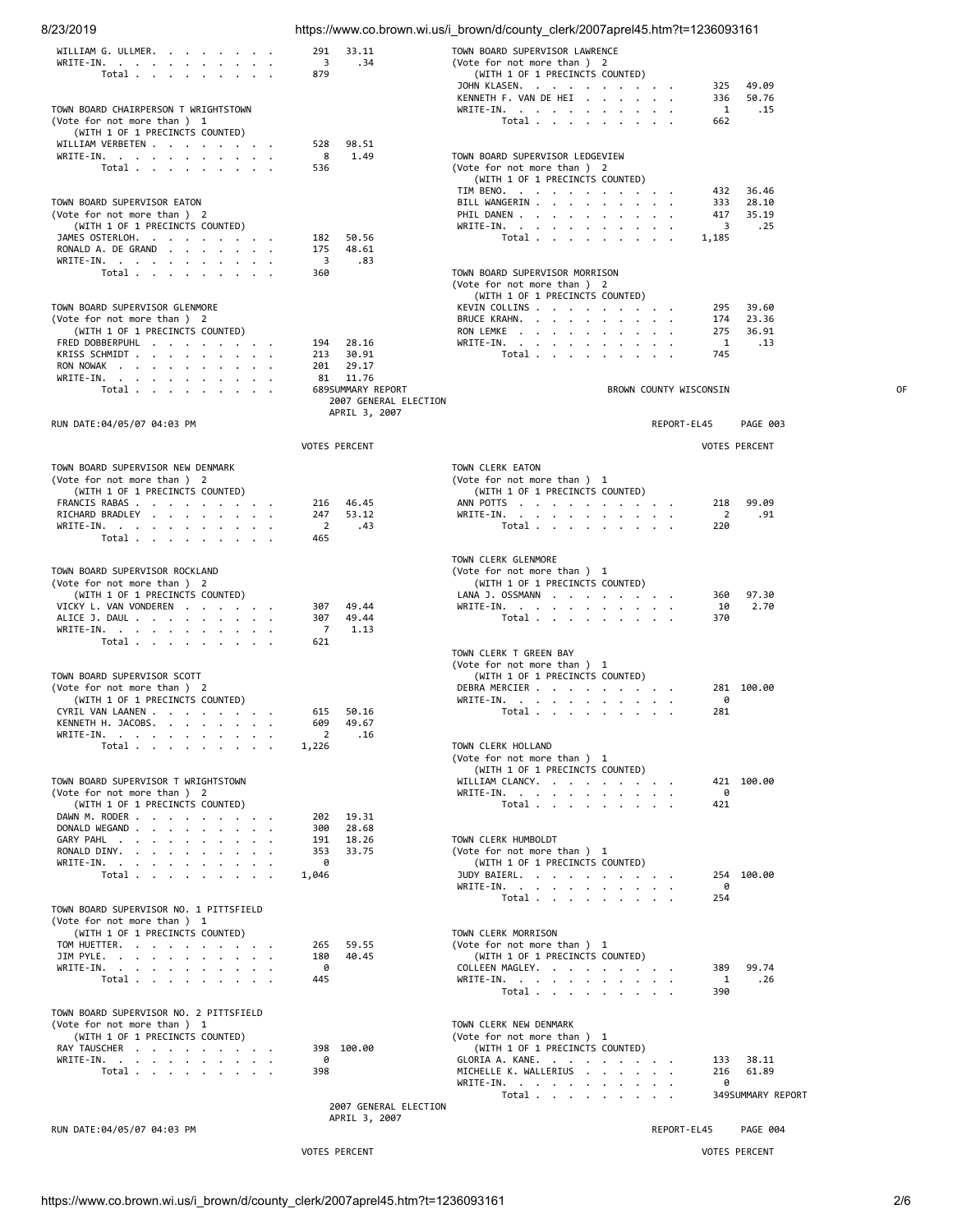| 8/23/2019                                                                                                                                                                                       |                                        | https://www.co.brown.wi.us/i_brown/d/county_clerk/2007aprel45.htm?t=1236093161                                                                                                                               |                                                                       |
|-------------------------------------------------------------------------------------------------------------------------------------------------------------------------------------------------|----------------------------------------|--------------------------------------------------------------------------------------------------------------------------------------------------------------------------------------------------------------|-----------------------------------------------------------------------|
| TOWN CLERK PITTSFIELD<br>(Vote for not more than ) 1<br>(WITH 1 OF 1 PRECINCTS COUNTED)<br>JAN BODART<br>WRITE-IN.<br>Total $\cdots$ $\cdots$ $\cdots$                                          | 407 100.00<br>0<br>407                 | TOWN TREASURER HUMBOLDT<br>(Vote for not more than ) 1<br>(WITH 1 OF 1 PRECINCTS COUNTED)<br>PAMELA STRAND<br>JEANNE CONARD<br>WRITE-IN.<br>Total                                                            | 120<br>42.86<br>57.14<br>160<br>- 0<br>280                            |
| TOWN CLERK ROCKLAND<br>(Vote for not more than ) 1<br>(WITH 1 OF 1 PRECINCTS COUNTED)<br>TONI L. CARTER.<br>WRITE-IN.<br>Total                                                                  | 394<br>99.75<br>1<br>.25<br>395        | TOWN TREASURER MORRISON<br>(Vote for not more than ) 1<br>(WITH 1 OF 1 PRECINCTS COUNTED)<br>JENNY WENDLAND WASMUTH<br>NANCY PANTZLAFF<br>WRITE-IN, $\cdot$ , $\cdot$ , $\cdot$ , $\cdot$ , $\cdot$<br>Total | 39.49<br>171<br>60.28<br>261<br>$\mathbf{1}$<br>.23<br>433            |
| TOWN CLERK T WRIGHTSTOWN<br>(Vote for not more than ) 1<br>(WITH 1 OF 1 PRECINCTS COUNTED)<br>FAYE WIERSCHKE.<br>WRITE-IN.<br>Total $\ldots$ $\ldots$ $\ldots$ $\ldots$<br>TOWN TREASURER EATON | 591 100.00<br>0<br>591                 | TOWN TREASURER NEW DENMARK<br>(Vote for not more than ) 1<br>(WITH 1 OF 1 PRECINCTS COUNTED)<br>DAWN CHERVENKA.<br>WRITE-IN.<br>Total                                                                        | 298 100.00<br>0<br>298                                                |
| (Vote for not more than ) 1<br>(WITH 1 OF 1 PRECINCTS COUNTED)<br>DAWN KONOP<br>WRITE-IN.<br>Total $\ldots$ $\ldots$ $\ldots$ $\ldots$<br>TOWN TREASURER GLENMORE                               | 227 100.00<br>0<br>227                 | TOWN TREASURER PITTSFIELD<br>(Vote for not more than ) 1<br>(WITH 1 OF 1 PRECINCTS COUNTED)<br>TERESA WARGO<br>SANDRA HARRIG.<br>WRITE-IN.<br>Total                                                          | 33.77<br>153<br>300<br>66.23<br>0<br>453                              |
| (Vote for not more than ) 1<br>(WITH 1 OF 1 PRECINCTS COUNTED)<br>DAVID VAN GHEEM<br>WRITE-IN.<br>Total $\cdots$ $\cdots$ $\cdots$<br>TOWN TREASURER T GREEN BAY<br>(Vote for not more than ) 1 | 76.20<br>285<br>89<br>23.80<br>374     | TOWN TREASURER ROCKLAND<br>(Vote for not more than ) 1<br>(WITH 1 OF 1 PRECINCTS COUNTED)<br>MARY E. VAN DYCK<br>WRITE-IN.<br>Total                                                                          | 99.75<br>404<br>1<br>.25<br>405                                       |
| (WITH 1 OF 1 PRECINCTS COUNTED)<br>DORIS M. JADIN.<br>WRITE-IN.<br>Total<br>TOWN TREASURER HOLLAND<br>(Vote for not more than ) 1                                                               | 278 100.00<br>0<br>278                 | TOWN TREASURER T WRIGHTSTOWN<br>(Vote for not more than ) 1<br>(WITH 1 OF 1 PRECINCTS COUNTED)<br>NANCY LEICK.<br>WRITE-IN.<br>Total                                                                         | 99.65<br>567<br>$\overline{2}$<br>.35<br>569                          |
| (WITH 1 OF 1 PRECINCTS COUNTED)<br>GLORIA KENNEDY.<br>WRITE-IN.<br>Total                                                                                                                        | 419 100.00<br>0<br>419                 | TOWN ASSESSOR GLENMORE<br>(Vote for not more than ) 1<br>(WITH 1 OF 1 PRECINCTS COUNTED)<br>THOMAS E. KILEY<br>SETH S. DEMERRITT.<br>WRITE-IN.<br>Total                                                      | 64.48<br>256<br>35.26<br>140<br>1<br>$\cdot$ 25<br>397 SUMMARY REPORT |
|                                                                                                                                                                                                 | 2007 GENERAL ELECTION<br>APRIL 3, 2007 |                                                                                                                                                                                                              |                                                                       |
| RUN DATE:04/05/07 04:03 PM                                                                                                                                                                      | <b>VOTES PERCENT</b>                   |                                                                                                                                                                                                              | REPORT-EL45<br><b>PAGE 005</b><br><b>VOTES PERCENT</b>                |
| TOWN ASSESSOR NEW DENMARK<br>(Vote for not more than ) 1<br>(WITH 1 OF 1 PRECINCTS COUNTED)<br>GARY TAICHER<br>WRITE-IN.<br>Total                                                               | 280 100.00<br>0<br>280                 | CONSTABLE MORRISON<br>(Vote for not more than ) 1<br>(WITH 1 OF 1 PRECINCTS COUNTED)<br>JOEL REETZ<br>DENNIS HERMAN LAABS<br>WRITE-IN.<br>Total                                                              | 212<br>49.88<br>50.12<br>213<br>0<br>425                              |
| CONSTABLE EATON<br>(Vote for not more than ) 1<br>(WITH 1 OF 1 PRECINCTS COUNTED)<br>JERRY BLOHOWIAK<br>WRITE-IN.<br>Total                                                                      | 214<br>99.53<br>1<br>.47<br>215        | CONSTABLE NEW DENMARK<br>(Vote for not more than ) 1<br>(WITH 1 OF 1 PRECINCTS COUNTED)<br>RON KANE.<br>WRITE-IN.<br>Total                                                                                   | 284 100.00<br>ø<br>284                                                |
| CONSTABLE GLENMORE<br>(Vote for not more than ) 1<br>(WITH 1 OF 1 PRECINCTS COUNTED)<br>MARV ASHLEY.<br>WRITE-IN.<br>Total                                                                      | 347<br>96.39<br>3.61<br>13<br>360      | CONSTABLE SCOTT<br>(Vote for not more than) 2<br>(WITH 1 OF 1 PRECINCTS COUNTED)<br>LELAND BAENEN<br>WRITE-IN.<br>Total                                                                                      | 712 97.67<br>2.33<br>17<br>729                                        |
| CONSTABLE T GREEN BAY<br>(Vote for not more than ) 1<br>(WITH 1 OF 1 PRECINCTS COUNTED)<br>ROBERT GEYER<br>WRITE-IN.<br>Total $\cdots$ $\cdots$ $\cdots$                                        | 257 100.00<br>0<br>257                 | VILLAGE PRESIDENT DENMARK<br>(Vote for not more than ) 1<br>(WITH 1 OF 1 PRECINCTS COUNTED)<br>BOB GORAL<br>WRITE-IN.<br>Total                                                                               | 97.66<br>250<br>2.34<br>- 6<br>256                                    |

CONSTABLE HOLLAND (Vote for not more than ) 1 VILLAGE PRESIDENT PULASKI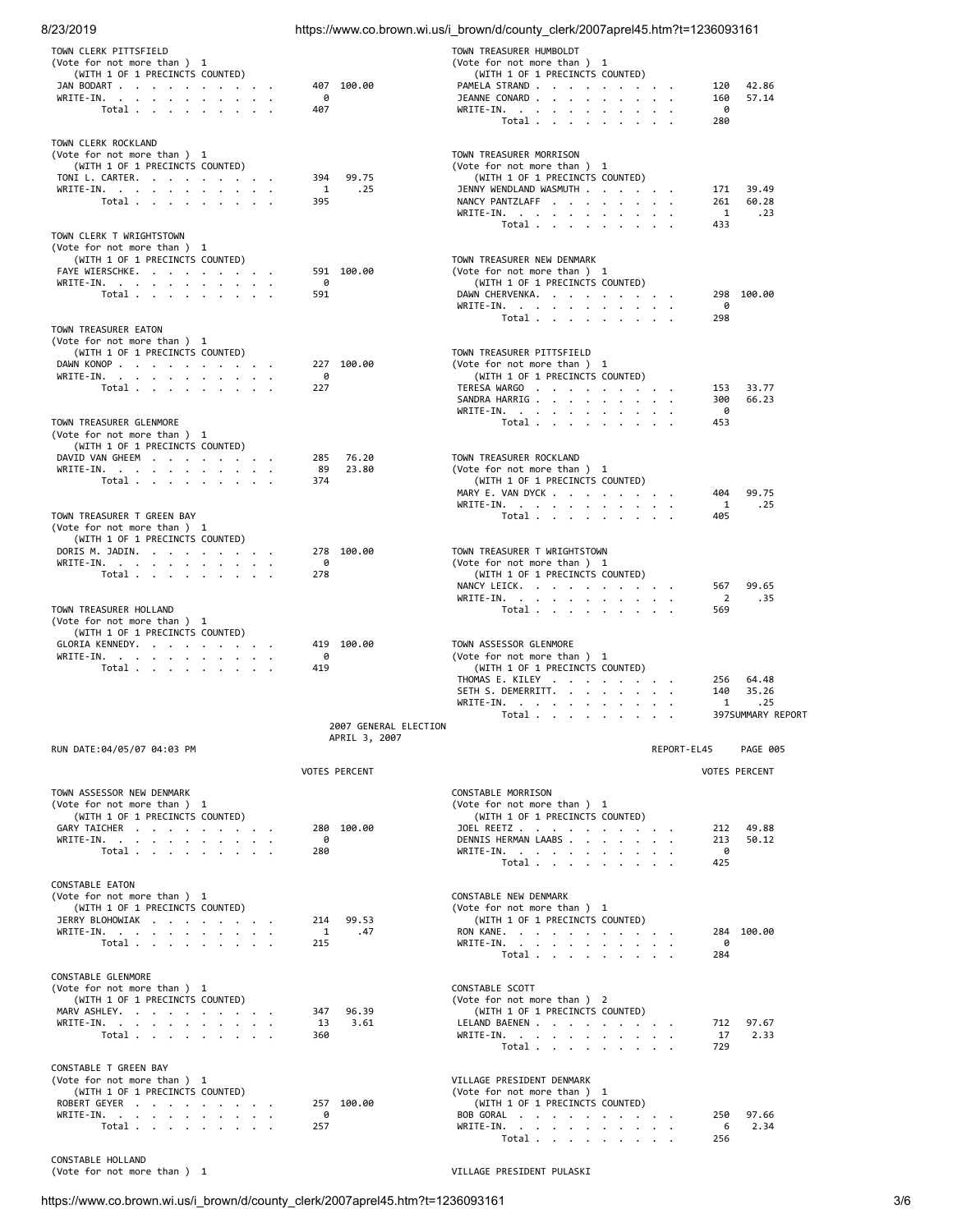| 8/23/2019                                                      |                                                               | https://www.co.brown.wi.us/i brown/d/county clerk/2007aprel45.htm?t=1236093161 |                                        |    |
|----------------------------------------------------------------|---------------------------------------------------------------|--------------------------------------------------------------------------------|----------------------------------------|----|
| (WITH 1 OF 1 PRECINCTS COUNTED)                                |                                                               | (Vote for not more than ) 1<br>(WITH 1 OF 1 PRECINCTS COUNTED)                 |                                        |    |
| MIKE JESKE<br>WRITE-IN.                                        | 98.64<br>362<br>5<br>1.36                                     | KEITH CHAMBERS.                                                                | 375<br>67.45                           |    |
| Total                                                          | 367                                                           | RONALD KRYGER                                                                  | 179<br>32.19                           |    |
|                                                                |                                                               | WRITE-IN.<br>Total $\ldots$ $\ldots$ $\ldots$                                  | 2<br>.36<br>556                        |    |
| CONSTABLE HUMBOLDT<br>(Vote for not more than ) 1              |                                                               |                                                                                |                                        |    |
| (WITH 1 OF 1 PRECINCTS COUNTED)                                |                                                               | VILLAGE PRESIDENT V WRIGHTSTOWN                                                |                                        |    |
| STEVE DART<br>WRITE-IN.                                        | 99.60<br>246<br>1<br>.40                                      | (Vote for not more than ) 1<br>(WITH 1 OF 1 PRECINCTS COUNTED)                 |                                        |    |
| Total                                                          | 247                                                           | STEVE JOHNSON                                                                  | 97.32<br>509                           |    |
|                                                                |                                                               | WRITE-IN.<br>Total                                                             | 14<br>2.68<br>523                      |    |
| CONSTABLE LEDGEVIEW                                            |                                                               |                                                                                |                                        |    |
| (Vote for not more than ) 1<br>(WITH 1 OF 1 PRECINCTS COUNTED) |                                                               | VILLAGE PRESIDENT ALLOUEZ                                                      |                                        |    |
| WRITE-IN.                                                      | 27 100.00                                                     | (Vote for not more than) 1                                                     |                                        |    |
| Total $\ldots$ $\ldots$ $\ldots$ $\ldots$                      | 27                                                            | (WITH 4 OF 4 PRECINCTS COUNTED)<br>STEVE VANDEN AVOND                          | 2,140<br>67.23                         |    |
|                                                                |                                                               | BILL SWEASY.                                                                   | 1,040<br>32.67                         |    |
|                                                                |                                                               | WRITE-IN.<br>Total $\ldots$ $\ldots$ $\ldots$ $\ldots$                         | 3<br>.09<br>3,183SUMMARY REPORT        |    |
|                                                                | 2007 GENERAL ELECTION<br>APRIL 3, 2007                        |                                                                                |                                        |    |
| RUN DATE:04/05/07 04:03 PM                                     |                                                               |                                                                                | REPORT-EL45<br><b>PAGE 006</b>         |    |
|                                                                | <b>VOTES PERCENT</b>                                          |                                                                                | <b>VOTES PERCENT</b>                   |    |
| VILLAGE TRUSTEE BELLEVUE                                       |                                                               | VILLAGE TRUSTEE WARDS 1-2 HOWARD W1-2                                          |                                        |    |
| (Vote for not more than ) 2                                    |                                                               | (Vote for not more than ) 1                                                    |                                        |    |
| (WITH 2 OF 2 PRECINCTS COUNTED)<br>KEVIN BRENNAN               | 49.98<br>1,078                                                | (WITH 1 OF 1 PRECINCTS COUNTED)<br>JEFF GOIN                                   | 38.53<br>84                            |    |
| DAVE KASTER.                                                   | 1,071<br>49.65                                                | RON BREDAEL.                                                                   | 61.47<br>134                           |    |
| WRITE-IN.<br>Total                                             | .37<br>8<br>2,157                                             | WRITE-IN.<br>Total                                                             | 0<br>218                               |    |
|                                                                |                                                               |                                                                                |                                        |    |
| VILLAGE TRUSTEE HOBART<br>(Vote for not more than ) 2          |                                                               | VILLAGE TRUSTEE WARDS 3-4 HOWARD W3-4<br>(Vote for not more than ) 1           |                                        |    |
| (WITH 1 OF 1 PRECINCTS COUNTED)                                |                                                               | (WITH 1 OF 1 PRECINCTS COUNTED)                                                |                                        |    |
| TERRY BLOHOWIAK<br>TIM CARPENTER                               | 24.60<br>435<br>36.26<br>641                                  | JAMES WIDIGER<br>WRITE-IN.                                                     | 98.50<br>131<br>$\overline{2}$<br>1.50 |    |
| DAVID DILLENBURG                                               | 691<br>39.08<br>1                                             | Total                                                                          | 133                                    |    |
| WRITE-IN.<br>Total $\cdots$ $\cdots$ $\cdots$                  | .06<br>1,768                                                  |                                                                                |                                        |    |
|                                                                |                                                               | VILLAGE TRUSTEE WARDS 13-14 HOWARD W13-14<br>(Vote for not more than ) 1       |                                        |    |
| VILLAGE TRUSTEE SUAMICO                                        |                                                               | (WITH 1 OF 1 PRECINCTS COUNTED)                                                |                                        |    |
| (Vote for not more than ) 2<br>(WITH 2 OF 2 PRECINCTS COUNTED) |                                                               | LARRY WEIX<br>DAVID STEFFEN                                                    | 37.34<br>149<br>62.66<br>250           |    |
| ROB ZASTROW.                                                   | 35.84<br>830                                                  | WRITE-IN.                                                                      | 0                                      |    |
| BRYAN K. SCHULTZ<br>ROBERT BYRNE                               | 31.09<br>720<br>764<br>32.99                                  | Total $\cdots$ $\cdots$<br>$\sim$                                              | 399                                    |    |
| WRITE-IN.                                                      | $\overline{2}$<br>.09                                         |                                                                                |                                        |    |
| Total $\cdots$ $\cdots$ $\cdots$                               | 2,316                                                         | VILLAGE TRUSTEE WARDS 15-16 HOWARD W15-16<br>(Vote for not more than ) 1       |                                        |    |
| VILLAGE TRUSTEE DENMARK                                        |                                                               | (WITH 1 OF 1 PRECINCTS COUNTED)<br>RICK WINANS.                                | 120 28.30                              |    |
| (Vote for not more than ) 3                                    |                                                               | BURT MC INTYRE.                                                                | 302<br>71.23                           |    |
| (WITH 1 OF 1 PRECINCTS COUNTED)<br>CATHERINE DUESCHER          | 198<br>32.04                                                  | WRITE-IN.<br>Total                                                             | $\overline{2}$<br>.47<br>424           |    |
| ROBERT SEKORA                                                  | 218<br>35.28                                                  |                                                                                |                                        |    |
| DANIEL DVORAK<br>WRITE-IN.                                     | 199<br>32.20<br>$\overline{\mathbf{3}}$<br>.49                | VILLAGE CLERK ASHWAUBENON                                                      |                                        |    |
| Total                                                          | 618                                                           | (Vote for not more than ) 1<br>(WITH 6 OF 6 PRECINCTS COUNTED)                 |                                        |    |
|                                                                |                                                               | DAWN A. COLLINS                                                                | 1,271 51.58                            |    |
| VILLAGE TRUSTEE PULASKI<br>(Vote for not more than ) 3         |                                                               | DEBBIE NELSON<br>WRITE-IN.                                                     | 1,189<br>48.25<br>4<br>.16             |    |
| (WITH 1 OF 1 PRECINCTS COUNTED)                                |                                                               | Total                                                                          | 2,464                                  |    |
| KEITH SKOVERA<br>WILLIAM CAMPBELL                              | 23.09<br>336<br>232<br>15.95                                  |                                                                                |                                        |    |
| MARIANNE YACH<br>GREGG STASZAK                                 | 300<br>20.62<br>284                                           | VILLAGE TREASURER ASHWAUBENON                                                  |                                        |    |
| EDWARD W. KRAUSE                                               | 19.52<br>300<br>20.62                                         | (Vote for not more than ) 1<br>(WITH 6 OF 6 PRECINCTS COUNTED)                 |                                        |    |
| WRITE-IN.<br>Total $\cdots$ $\cdots$ $\cdots$                  | $\overline{\mathbf{3}}$<br>.21<br>1,455                       | ROSEMARY A. HERMES<br>WRITE-IN.                                                | 2,177<br>99.73<br>6<br>.27             |    |
|                                                                |                                                               | Total                                                                          | 2,183                                  |    |
| VILLAGE TRUSTEE V WRIGHTSTOWN                                  |                                                               |                                                                                |                                        |    |
| (Vote for not more than ) 3<br>(WITH 1 OF 1 PRECINCTS COUNTED) |                                                               | MUNICIPAL JUDGE ASHWAUBENON<br>(Vote for not more than ) 1                     |                                        |    |
| ALBERT B. CHRISTENSEN                                          | 37.05<br>439                                                  | (WITH 6 OF 6 PRECINCTS COUNTED)                                                |                                        |    |
| ANDREW R. LUNDT<br>SCOTT REIGNIER.                             | 369<br>31.14<br>374<br>31.56                                  | GARY A. WICKERT<br>WRITE-IN.                                                   | 2,097<br>99.43<br>12<br>.57            |    |
| WRITE-IN.                                                      | 3<br>.25                                                      | Total $\cdots$ $\cdots$ $\cdots$                                               | 2,109                                  |    |
| Total $\ldots$ $\ldots$ $\ldots$ $\ldots$                      | 1,185SUMMARY REPORT<br>2007 GENERAL ELECTION<br>APRIL 3, 2007 | BROWN COUNTY WISCONSIN                                                         |                                        | 0F |
| RUN DATE:04/05/07 04:03 PM                                     |                                                               |                                                                                | REPORT-EL45<br>PAGE 007                |    |
|                                                                | <b>VOTES PERCENT</b>                                          |                                                                                | <b>VOTES PERCENT</b>                   |    |
| MUNICIPAL JUDGE BELLEVUE                                       |                                                               | ALDERPERSON DISTRICT 3 WARDS 11-14                                             |                                        |    |
| (Vote for not more than ) 1<br>(WITH 2 OF 2 PRECINCTS COUNTED) |                                                               | (Vote for not more than ) 1<br>(WITH 1 OF 1 PRECINCTS COUNTED)                 |                                        |    |
| CYNTHIA L. VOPAL                                               | 1,333 99.70                                                   | MICHAEL DONOVAN                                                                | 569 99.13                              |    |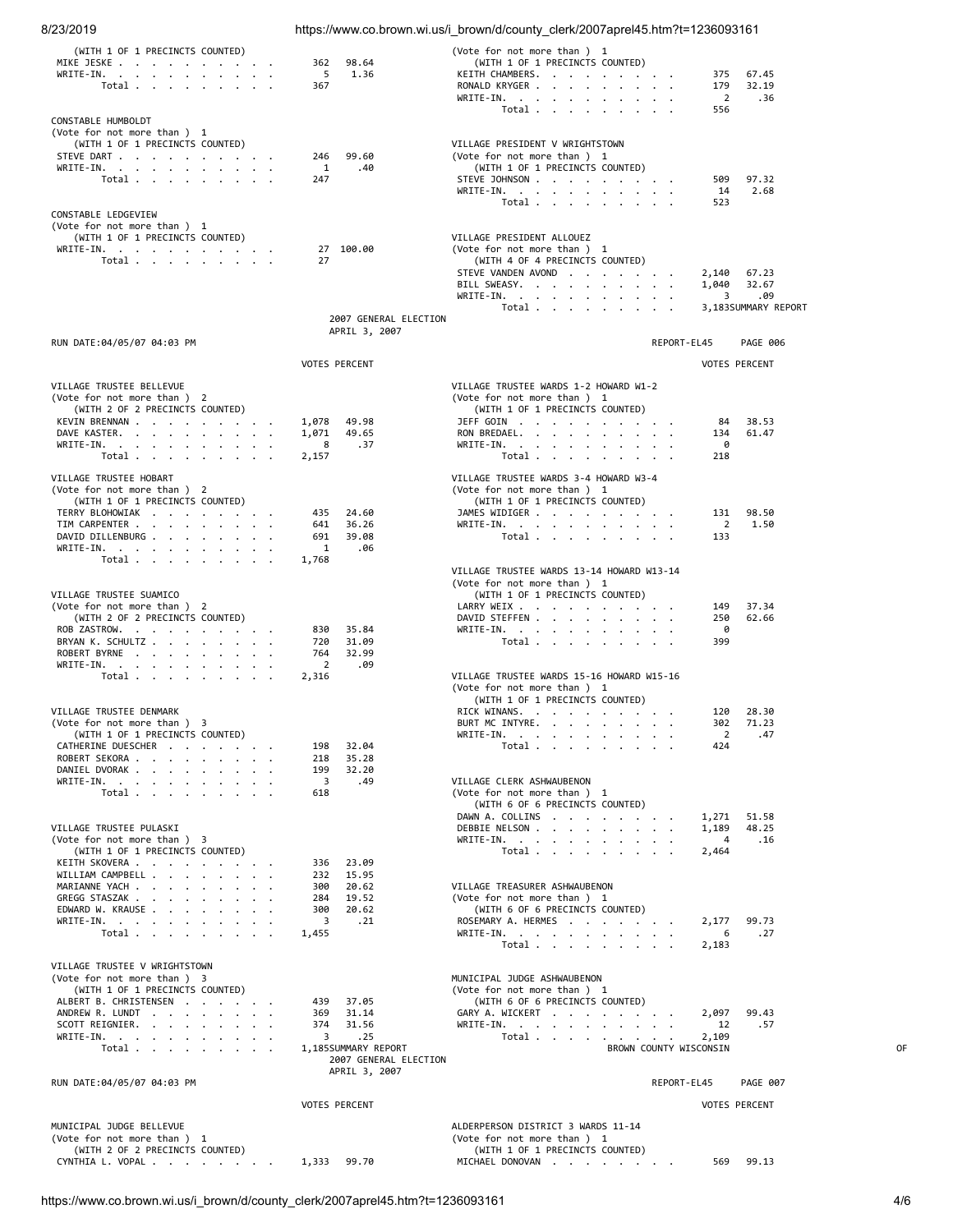8/23/2019 https://www.co.brown.wi.us/i\_brown/d/county\_clerk/2007aprel45.htm?t=1236093161

| WRITE-IN.<br>Total                                                                     | 4<br>1,337            | .30                                    | WRITE-IN.<br>5<br>574<br>Total $\cdots$ $\cdots$ $\cdots$                               | .87                  |
|----------------------------------------------------------------------------------------|-----------------------|----------------------------------------|-----------------------------------------------------------------------------------------|----------------------|
| MUNICIPAL JUDGE DENMARK                                                                |                       |                                        | ALDERPERSON DISTRICT 4 WARDS 8-10                                                       |                      |
| (Vote for not more than) 1<br>(WITH 1 OF 1 PRECINCTS COUNTED)                          |                       |                                        | (Vote for not more than) 1<br>(WITH 1 OF 1 PRECINCTS COUNTED)                           |                      |
| CHARLES TEEGE                                                                          |                       | 247 100.00                             | KATHY VAN VONDEREN<br>342                                                               | 99.42                |
| WRITE-IN.<br>Total                                                                     | 0<br>247              |                                        | 2<br>WRITE-IN.<br>344<br>Total                                                          | .58                  |
| MUNICIPAL JUDGE SUAMICO                                                                |                       |                                        | ASHWAUBENON SCHOOL DISTRICT SCHOOL BOARD SCH -                                          |                      |
| (Vote for not more than ) 1                                                            |                       |                                        | ASHWAUBENON                                                                             |                      |
| (WITH 2 OF 2 PRECINCTS COUNTED)<br>KEVIN A. RATHBURN.                                  |                       | 1,152 100.00                           | (Vote for not more than ) 2<br>(WITH 6 OF 6 PRECINCTS COUNTED)                          |                      |
| WRITE-IN.                                                                              | 0                     |                                        | TAMMY ZITTLOW<br>967                                                                    | 24.31                |
| Total                                                                                  | 1,152                 |                                        | GINNY LAUKKA<br>1,411<br>BOB CROWLEY.<br>1,591                                          | 35.47<br>39.99       |
|                                                                                        |                       |                                        | WRITE-IN.<br>9                                                                          | .23                  |
| MUNICIPAL JUDGE PULASKI<br>(Vote for not more than ) 1                                 |                       |                                        | Total<br>3,978                                                                          |                      |
| (WITH 1 OF 1 PRECINCTS COUNTED)                                                        |                       |                                        |                                                                                         |                      |
| ROBERT S. BETLEY<br>WRITE-IN.                                                          | 464<br>$\overline{2}$ | 99.57<br>.43                           | BRILLION PUBLIC SCHOOLS SCHOOL BOARD MEM SCH - BRILLION<br>(Vote for not more than ) 2  |                      |
| Total $\cdots$ $\cdots$ $\cdots$                                                       | 466                   |                                        | (WITH 2 OF 2 PRECINCTS COUNTED)<br>RENEE MAEDER<br>14                                   | 35.90                |
|                                                                                        |                       |                                        | MELODY J. GEHRT<br>16                                                                   | 41.03                |
| MAYOR C GREEN BAY<br>(Vote for not more than ) 1                                       |                       |                                        | KEVIN PALMER<br>9<br>WRITE-IN.<br>0                                                     | 23.08                |
| (WITH 50 OF 50 PRECINCTS COUNTED)                                                      |                       |                                        | Total<br>39                                                                             |                      |
| GARY L. KRIESCHER.<br>JIM SCHMITT.                                                     | 4,640<br>10,373       | 30.71<br>68.66                         |                                                                                         |                      |
| WRITE-IN.                                                                              | 94                    | .62                                    | SCHOOL DISTRICT OF DENMARK SCHOOL BOARD SCH - DENMARK                                   |                      |
| Total                                                                                  | 15,107                |                                        | (Vote for not more than ) 2<br>(WITH 6 OF 6 PRECINCTS COUNTED)                          |                      |
|                                                                                        |                       |                                        | LEONA A. NELSEN<br>723                                                                  | 45.56                |
| ALDERPERSON DISTRICT 1 WARDS 1-3<br>(Vote for not more than ) 1                        |                       |                                        | JOSEPH N. DUCKETT.<br>856<br>WRITE-IN.<br>8                                             | 53.94<br>.50         |
| (WITH 1 OF 1 PRECINCTS COUNTED)                                                        |                       |                                        | Total $\ldots$ $\ldots$ $\ldots$ $\ldots$<br>1,587                                      |                      |
| PAUL KEGEL<br>WRITE-IN.                                                                | 731<br>- 6            | 99.19<br>.81                           |                                                                                         |                      |
| Total $\cdots$ $\cdots$ $\cdots$                                                       | 737                   |                                        | UNIFIED SCHOOL DISTRICT OF DE PERE SCHOO SCH - DE PERE                                  |                      |
|                                                                                        |                       |                                        | (Vote for not more than ) 3<br>(WITH 8 OF 8 PRECINCTS COUNTED)                          |                      |
| ALDERPERSON DISTRICT 2 WARDS 4-7 & 15                                                  |                       |                                        | PAUL SUMMERSIDE<br>2,041                                                                | 33.05                |
| (Vote for not more than ) 1<br>(WITH 1 OF 1 PRECINCTS COUNTED)                         |                       |                                        | SANDY MENTZEL<br>2,054<br>WILLIAM VAN BEEK<br>2,062                                     | 33.26<br>33.39       |
| DAN ROBINSON                                                                           | 457                   | 51.29                                  | WRITE-IN.<br>19                                                                         | .31                  |
| MIKE FLECK                                                                             | 431                   | 48.37                                  | Total<br>6,176                                                                          |                      |
|                                                                                        | 3                     | .34                                    |                                                                                         |                      |
| WRITE-IN.<br>Total                                                                     |                       | 891SUMMARY REPORT                      | BROWN COUNTY WISCONSIN                                                                  | 0F                   |
|                                                                                        |                       | 2007 GENERAL ELECTION<br>APRIL 3, 2007 |                                                                                         |                      |
| RUN DATE:04/05/07 04:03 PM                                                             |                       |                                        | REPORT-EL45                                                                             | <b>PAGE 008</b>      |
|                                                                                        |                       | <b>VOTES PERCENT</b>                   |                                                                                         | <b>VOTES PERCENT</b> |
| GREEN BAY AREA PUBLIC SCHOOL DISTRICT SC SCH - GREEN BAY                               |                       |                                        | PULASKI COMMUNITY SCHOOL DISTRICT SCHOOL SCH - PULASKI                                  |                      |
| (Vote for not more than) 3                                                             |                       |                                        | (Vote for not more than) 1                                                              |                      |
| (WITH 61 OF 61 PRECINCTS COUNTED)<br>BRENDA WARREN                                     | 11,572 25.36          |                                        | (WITH 5 OF 5 PRECINCTS COUNTED)<br>BARB MC KEEFRY.                                      | 1,403 99.36          |
| LINDA MC KEAG                                                                          | 10,933                | 23.96                                  | WRITE-IN.                                                                               | .64                  |
| ANDREW M. BECKER<br>STEVEN TERRIEN.                                                    | 12,280<br>10,742      | 26.91<br>23.54                         | Total $\cdots$ $\cdots$ $\cdots$<br>1,412                                               |                      |
| WRITE-IN.                                                                              | 100                   | .22                                    |                                                                                         |                      |
| Total                                                                                  | 45,627                |                                        | REEDSVILLE SCHOOL DISTRICT SCHOOL BOARD SCH - REEDSVILLE<br>(Vote for not more than ) 1 |                      |
|                                                                                        |                       |                                        | (WITH 1 OF 1 PRECINCTS COUNTED)<br>151                                                  |                      |
| HOWARD-SUAMICO SCHOOL DISTRICT SCHOOL BO SCH -<br>HOWARD/SUAMICO                       |                       |                                        | KAREN NIENHAUS.<br>WRITE-IN.<br>- 5                                                     | 96.79<br>3.21        |
| (Vote for not more than) 2<br>(WITH 6 OF 6 PRECINCTS COUNTED)                          |                       |                                        | Total<br>156                                                                            |                      |
| DAVE THODE                                                                             | 1,496                 | 27.93                                  |                                                                                         |                      |
| TERESA FORD.<br>JIM GOETSCH.                                                           | 2,046<br>1,802        | 38.20<br>33.64                         | SCHOOL DISTRICT OF WEST DE PERE SCHOOL B SCH - WEST DE<br>PERE                          |                      |
| WRITE-IN.                                                                              | 12                    | .22                                    | (Vote for not more than ) 2                                                             |                      |
| Total                                                                                  | 5,356                 |                                        | (WITH 5 OF 5 PRECINCTS COUNTED)<br>BARBARA VAN DEURZEN<br>1,411                         | 55.62                |
|                                                                                        |                       |                                        | SUE HOFMANN.<br>1,114                                                                   | 43.91                |
| HOWARD/SUAMICO SCHOOL DISTRICT SUAMICO S SCH -<br>HOWARD/SUAMICO                       |                       |                                        | WRITE-IN.<br>12<br>Total<br>2,537                                                       | .47                  |
| (Vote for not more than) 1                                                             |                       |                                        |                                                                                         |                      |
| (WITH 6 OF 6 PRECINCTS COUNTED)<br>CONNIE STAMPFL.                                     | 2,722                 | 99.45                                  | WRIGHTSTOWN COMMUNITY SCHOOL DISTRICT SC SCH -                                          |                      |
| WRITE-IN.                                                                              | 15                    | .55                                    | WRIGHTSTOWN                                                                             |                      |
| Total                                                                                  | 2,737                 |                                        | (Vote for not more than ) 2<br>(WITH 6 OF 6 PRECINCTS COUNTED)                          |                      |
|                                                                                        |                       |                                        | TOM GERRITS.                                                                            | 1,308 57.17          |
| KAUKAUNA AREA SCHOOL DISTRICT SCHOOL BOA SCH - KAUKAUNA<br>(Vote for not more than ) 3 |                       |                                        | DON C. SCHROEDER<br>WRITE-IN.<br>8                                                      | 972 42.48<br>.35     |
| (WITH 1 OF 1 PRECINCTS COUNTED)                                                        | 112                   |                                        | Total<br>2,288                                                                          |                      |
| TODD P. ARNOLDUSSEN<br>JIM MEYERS                                                      | 101                   | 34.36<br>30.98                         |                                                                                         |                      |
| CHRISTINE BOURESSA                                                                     | 112<br>$\mathbf{1}$   | 34.36<br>.31                           | REEDSVILLE SCHOOL DISTRICT REFERENDUM SCH - REEDSVILLE                                  |                      |
| WRITE-IN.<br>Total                                                                     | 326                   |                                        | (Vote for not more than ) 1<br>(WITH 1 OF 1 PRECINCTS COUNTED)                          |                      |
|                                                                                        |                       |                                        | YES<br>72<br>NO.<br>83                                                                  | 46.45<br>53.55       |

https://www.co.brown.wi.us/i\_brown/d/county\_clerk/2007aprel45.htm?t=1236093161